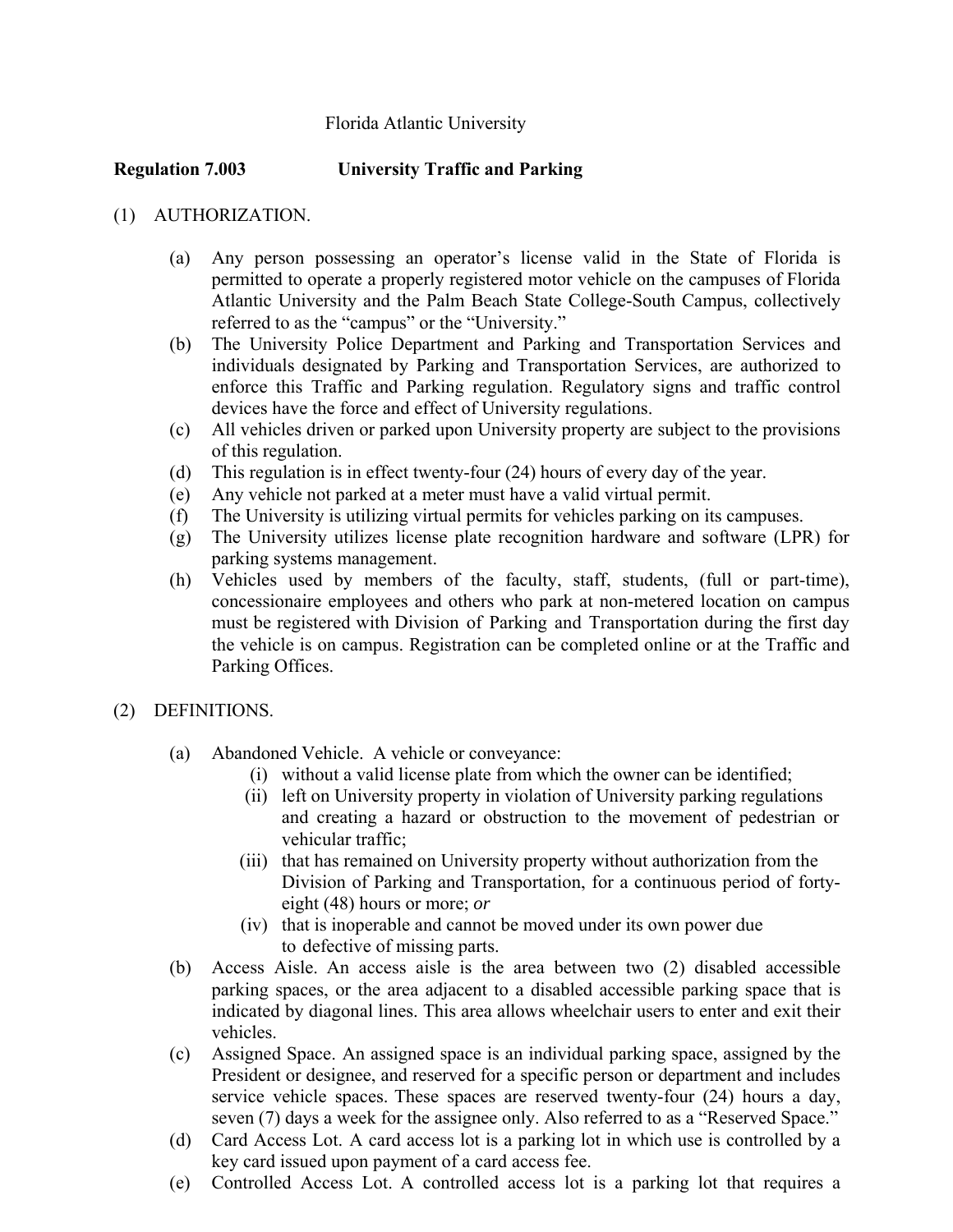special permit in addition to a valid virtual permit, which is issued upon payment of a controlled access lot fee.

- (f) Disabled Accessible Parking Space. A disabled accessible parking space is a space for use only by an individual with a valid disabled parking permit authorized by Florida law, placard or license plate registered in the individual's name.
- (g) Faculty. Faculty includes all FAU professors, visiting professors, adjunct professors and instructors.
- (h) Immobilized Vehicle. A vehicle that is rendered inoperable by a lawfully attached mechanical device such as a "boot" or clamp device.
- (i) Motorcycle. Motorcycle, for the purpose of this regulation, includes motorcycles, motor-driven bicycles, mopeds, motor scooters and other similar motorized vehicles.
- (j) Non-University Vehicle. A non-University vehicle is a vehicle not registered with Parking and Transportation Services.
- (k) Permit. A permit is authorization issued by Parking and Transportation Services for parking a vehicle on campus for a specified length of time. A permit may be issued as a virtual permit, temporary virtual permit or by hangtag.
- (l) Staff. A University employee other than Faculty and student employees.
- (m) Student. Student, for the purpose of this regulation, includes full-time, part-time, daytime, evening and weekend FAU students and students of any other institutions leasing land or facilities on any FAU property.
- (n) Lifelong Learning Society Student. For the purpose of this regulation is a non- degree seeking student who is a current member of and is enrolled in the Lifelong Learning Society.
- (o) Parking and Transportation Services. Parking and Transportation Services includes other offices designated to conduct business on behalf of the Department.
- (p) Transportation Access Fee. All students will be assessed a Transportation Access fee at the time of registration to be paid along with their tuition to support the University's transportation infrastructure and to increase student access to transportation services.
- (q) Vehicle. Vehicle includes all automobiles, trucks, golf carts, motorcycles, mopeds, motor scooters and other similar conveyances including those that are leased or rented.
- (r) Virtual Permit. Any FAU parking permit that is linked to a vehicle license plate. Virtual parking permits include day permits, monthly permits, annual permits. Virtual permits are not valid unless linked to a current vehicle registration.
- (s) Visitor. Visitor, for the purposes of this regulation, is a person who is neither a student, faculty or staff member, who is driving a vehicle or parking on campus.
- (t) Reserved Space. See Assigned Space.
- (u) Loading Zones. Areas specifically designated for the sole purpose of loading or unloading materials or equipment. Vehicles cannot be left unattended. Loading zones are delineated by signs or pavement marking. Use of these areas is limited to 15 minutes unless otherwise posted. Vehicles exceeding the posted maximum period or left unattended may be issued additional citations every hour after the original citation and/or towed at the owner's expense.
- (v) Service Vehicle. A service vehicle is defined as a university, commercial or government vehicle acting in direct support of campus activities either by contract or responsibility and includes maintenance, vendor and utility vehicles, the exterior of which are visibly marked with a company name or organizational logo.
	- (w) Volunteer. A volunteer is defined as any person performing a service for the University without promise, expectation, or receipt of compensation for services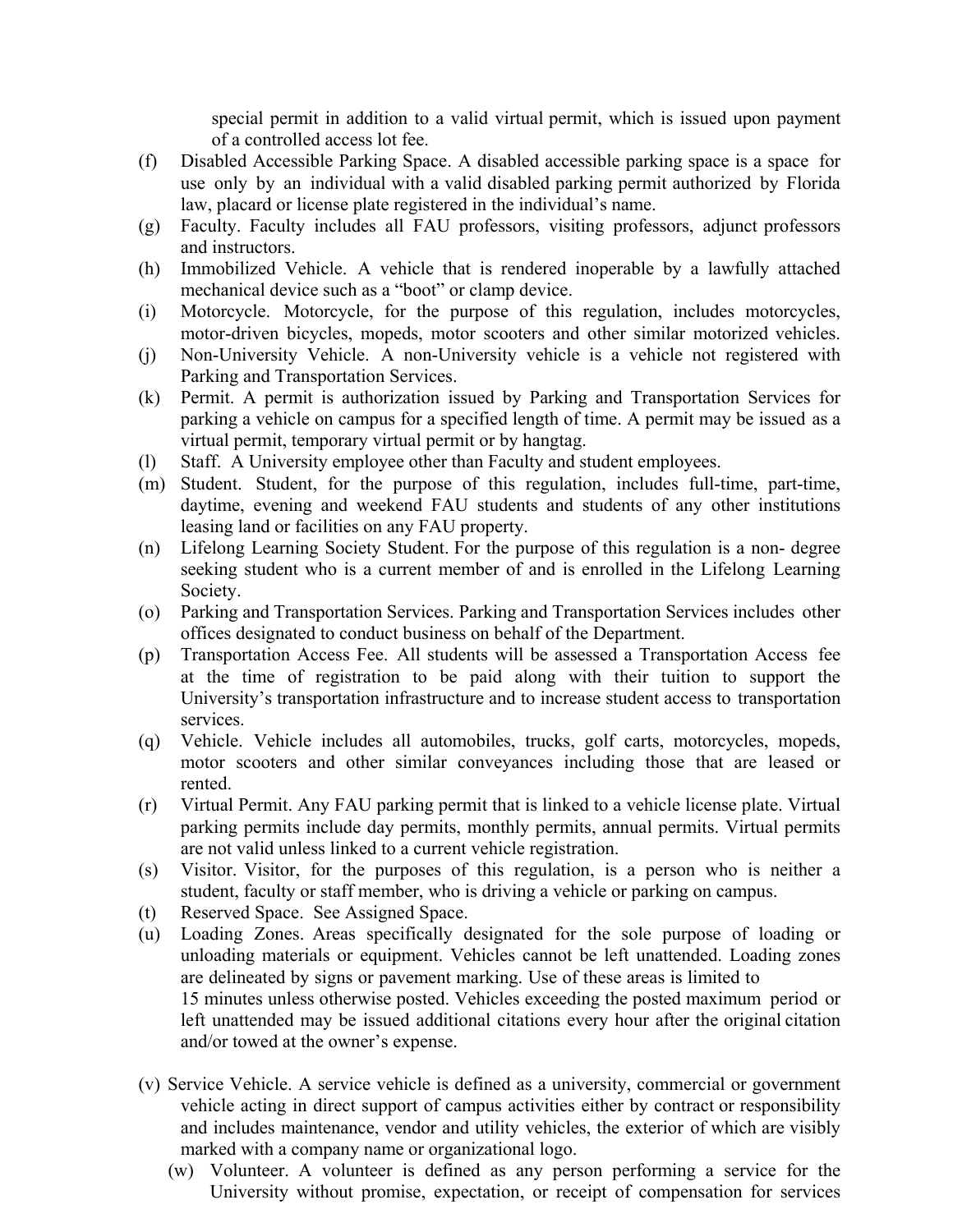rendered and is not otherwise employed by the University nor is enrolled as a student.

- (x) Safety Zone. An area or space officially set apart within a roadway or parking lot and protected or marked by adequate signs or authorized pavement markings.
- (y) Unpaid Citation. A citation that has not been paid or appealed within 14 days of issuance.

## (3) REGISTRATION, FEES AND PERMITS.

- (a) Registration.
	- 1. Faculty and staff must register all vehicles parked on campus and pay the appropriate registration fee.
	- 2. Students must register all vehicles parked on campus and must pay the Transportation Access Fee as provided in paragraph (3)(b).
	- 3. The owner's current state vehicle registration will be requested at the time of registration.
	- 4. A virtual permit will be issued upon payment of the appropriate fee, plus any outstanding balance, and presentation of the current valid vehicle registration to Parking and Transportation Services. The issuance of a virtual permit does not guarantee a parking space.
	- 5. All vehicles parked on campus must be registered with Parking and Transportation Services and must have a valid virtual permit.
	- 6. Each individual to whom a virtual permit is issued is responsible for any infraction caused by or citation issued to any vehicle bearing that individual's virtual permit.
	- 7. The registered owner of a non-University vehicle shall be responsible for all on-campus parking violations involving that vehicle.
- (b) Fees. All fees, as posted, include applicable state sales taxes. Vehicle virtual permit fees are subject to change at the beginning of each academic year.
	- 1. Student Transportation Access Fee.
		- a. All students are required to pay a Transportation Access Fee at the time of registration to be paid along with their tuition. THIS FEE IS NON-REFUNDABLE. A virtual permit will be issued to each registered student upon request. The amount of the fee is as follows:

Semester Fee Per Semester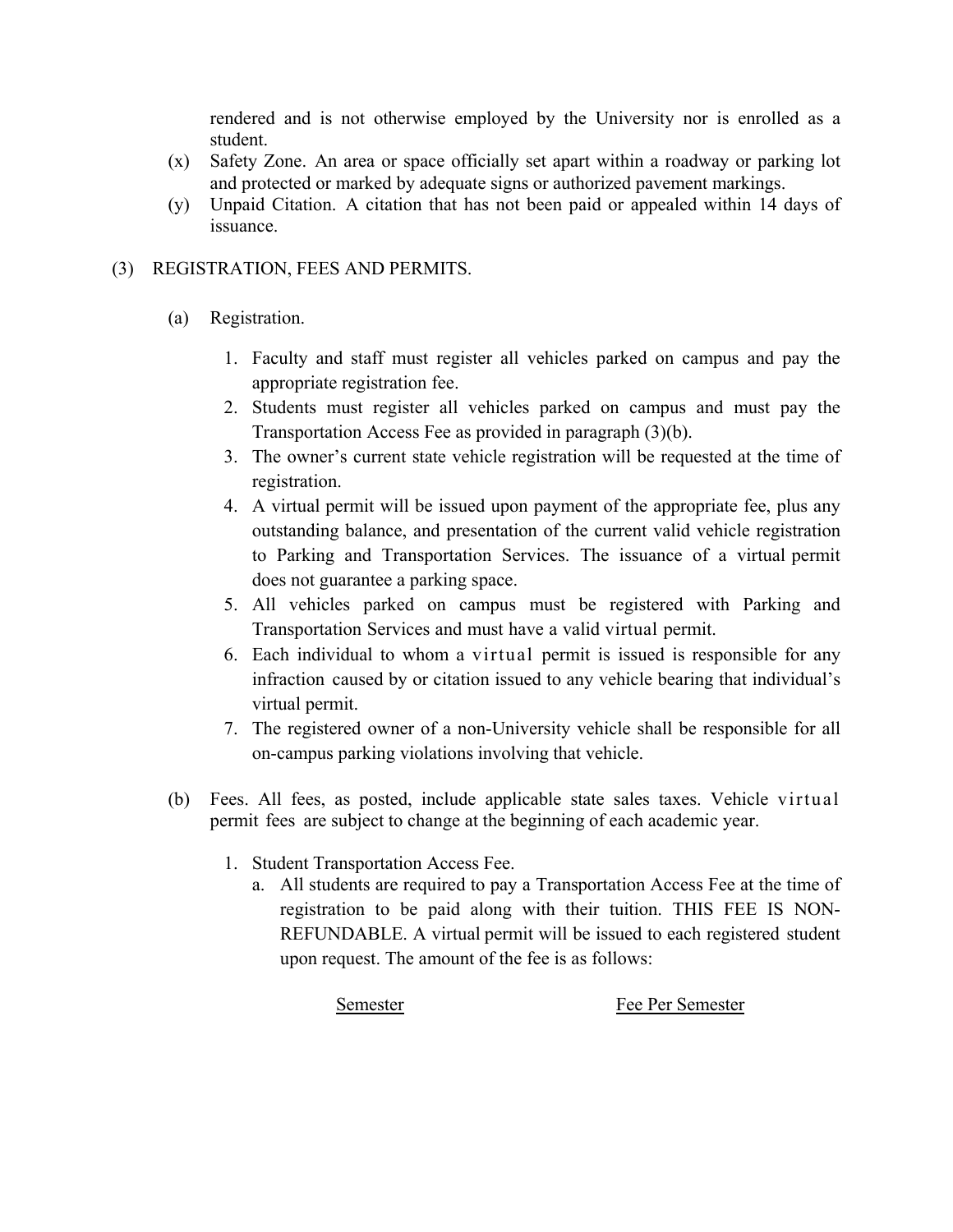| Fall   | \$76.90 |
|--------|---------|
| Spring | \$76.90 |
| Summer | \$32.04 |

b. All Lifelong Learning Society students are required to pay a Transportation Access Fee at the time of Lifelong Learning registration to be paid along with the Registration Fee. THIS FEE IS NON-REFUNDABLE. A virtual permit will be issued to each registered student. The amount of the fee is as follows:

| Semester                              | Fee Per Semester |
|---------------------------------------|------------------|
| Fall (Full Term)                      | \$20.00          |
| Fall (Partial Term)                   | \$10.00          |
| Winter (Full Term)                    | \$20.00          |
| Winter (Partial Term)                 | \$10.00          |
| Winter Plus (Full Winter Half Spring) | \$25.00          |
| Spring (Full Term)                    | \$14.00          |
| Spring (Partial Term)                 | \$7.00           |
| Summer (Full Term)                    | \$14.00          |
| Summer (Partial Term)                 | \$7.00           |
|                                       |                  |

- 2. Registration Fees for Employees and Others.
	- a. Virtual permits will be issued to staff/faculty and other persons annually or as noted upon payment of the applicable fee.

| <b>Classification</b>        | <b>Permit Type</b>        | Fee (Includes Sales Tax) |
|------------------------------|---------------------------|--------------------------|
| Card Access/                 | <b>Red Virtual Permit</b> | \$260                    |
| <b>Controlled Access Lot</b> |                           |                          |
| <b>Assigned Spaces</b>       | Light Blue Virtual Permit | \$683                    |
| <b>Faculty (Except)</b>      | <b>Red Virtual Permit</b> | \$143                    |
| Adjuncts)                    |                           |                          |
| Staff (SP pay grade          | Red Virtual Permit        | \$143                    |
| 21 and above and all         |                           |                          |
| AMP)                         |                           |                          |
| Staff (SP pay grade          | <b>Red Virtual Permit</b> | \$105                    |
| $16-20$                      |                           |                          |
| Staff (SP pay grade          | <b>Red Virtual Permit</b> | \$62                     |
| 15 and below)                |                           |                          |
| All Adjuncts                 | <b>Red Virtual Permit</b> | \$38 Fall Semester       |
| (regardless of FTE)          |                           | \$38 Spring Semester     |
|                              |                           | \$20 Summer Semester     |
| <b>Advisory Board</b>        | <b>Red Virtual Permit</b> | \$38                     |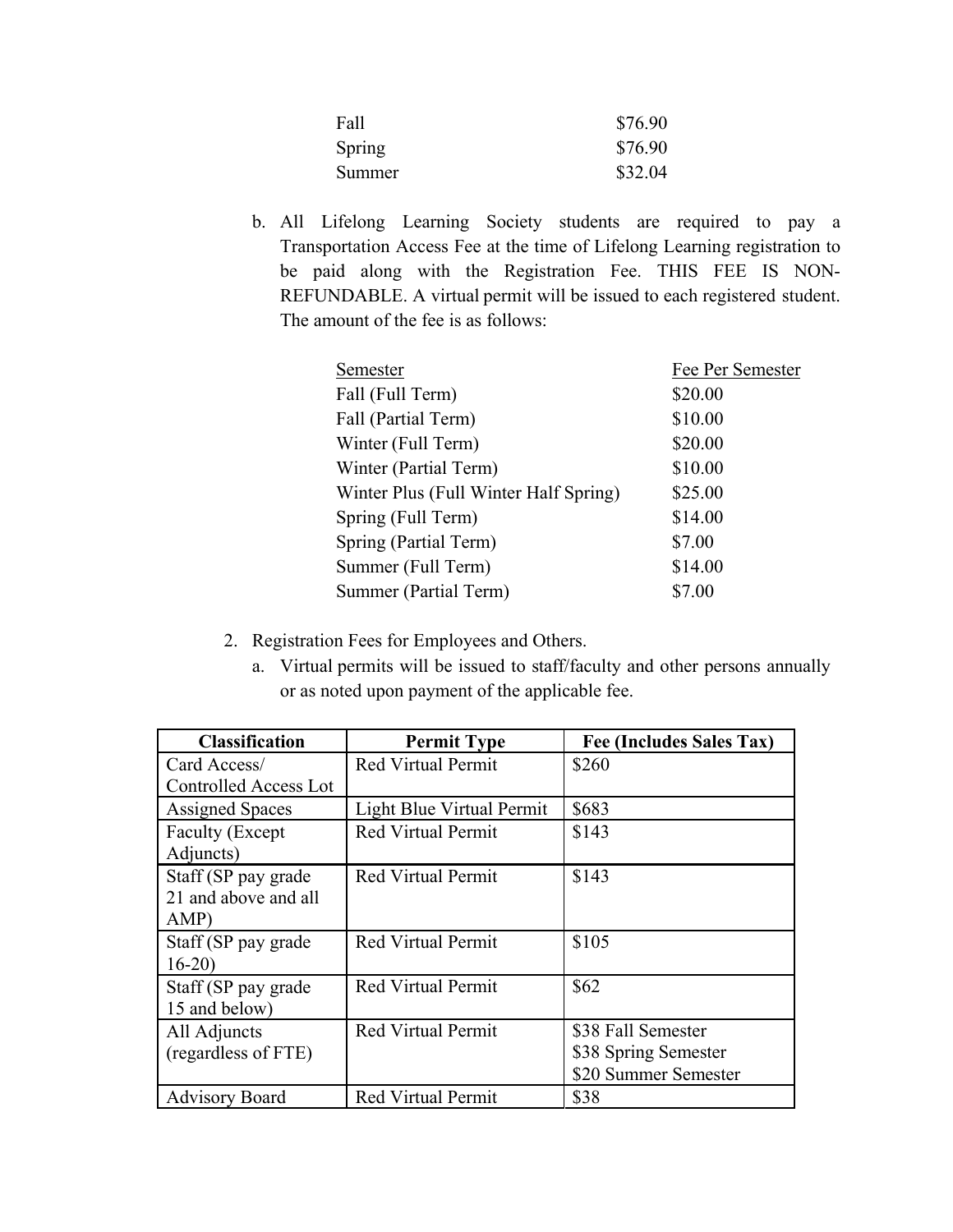| Members                  |                             |                    |
|--------------------------|-----------------------------|--------------------|
| $60+$ Audit Students     | <b>Blue Virtual Permit</b>  | \$76 full year     |
|                          |                             | \$38 Spring Summer |
| <b>FAU</b> Retirees      | <b>Red Virtual Permit</b>   | \$76 full year     |
|                          |                             | \$38 Spring Summer |
| Research Assistants &    | Red Virtual Permit*         | \$76 full year     |
| Courtesy                 | *Current FAU Students       | \$38 Spring Summer |
| Appointments             | falling into this category  |                    |
|                          | are not eligible for red    |                    |
|                          | <b>Virtual Permits</b>      |                    |
| Vendors                  | <b>White Virtual Permit</b> | \$200              |
| Motorcycles              | <b>Blue Virtual Permit</b>  | \$20               |
| <b>Board of Trustees</b> | <b>Gray Virtual Permit</b>  | No Charge          |

- b. All employees, except student Temporary employees, are authorized to elect to pay for permits via payroll deduction. The maximum number of payroll deductions shall not exceed six (6).
- c. Registration Fee Reductions The following registration fee reductions are authorized to be used in combination with other reductions, but do not apply to temporary virtual permits:
	- (i) Fees for employees whose total appointment is halftime or less are one-half of the regular registration fees. A statement, signed by the employee's immediate supervisor, indicating the employee's total appointment, is required to qualify an employee for a reduced fee under this provision. This reduction is not available to adjunct professors.
	- (ii) Fees for employees whose employment contracts begin after January 1 and before July 30 are one-half of the regular registration fee.
- d. Refunds Faculty and Staff permits may be returned for a refund upon termination of employment with the University. To receive the refund, permits must be returned to Parking and Transportation Services. The refund amount will be prorated by semester and will not exceed the amount paid for the permit. Due to tax regulations, permits paid for by payroll deduction are not eligible for a refund. All requests for refunds must be received within fifteen (15) days of the beginning of each semester. Temporary permits are not eligible for a refund.
- 3. Employee/Student Classification. Graduate Assistants and Teaching Assistants are classified as students for the purposes of this regulation. Full time Temporary employees are considered staff for purposes of this regulation, even if they are registered for classes. Part-time (less than 40 hours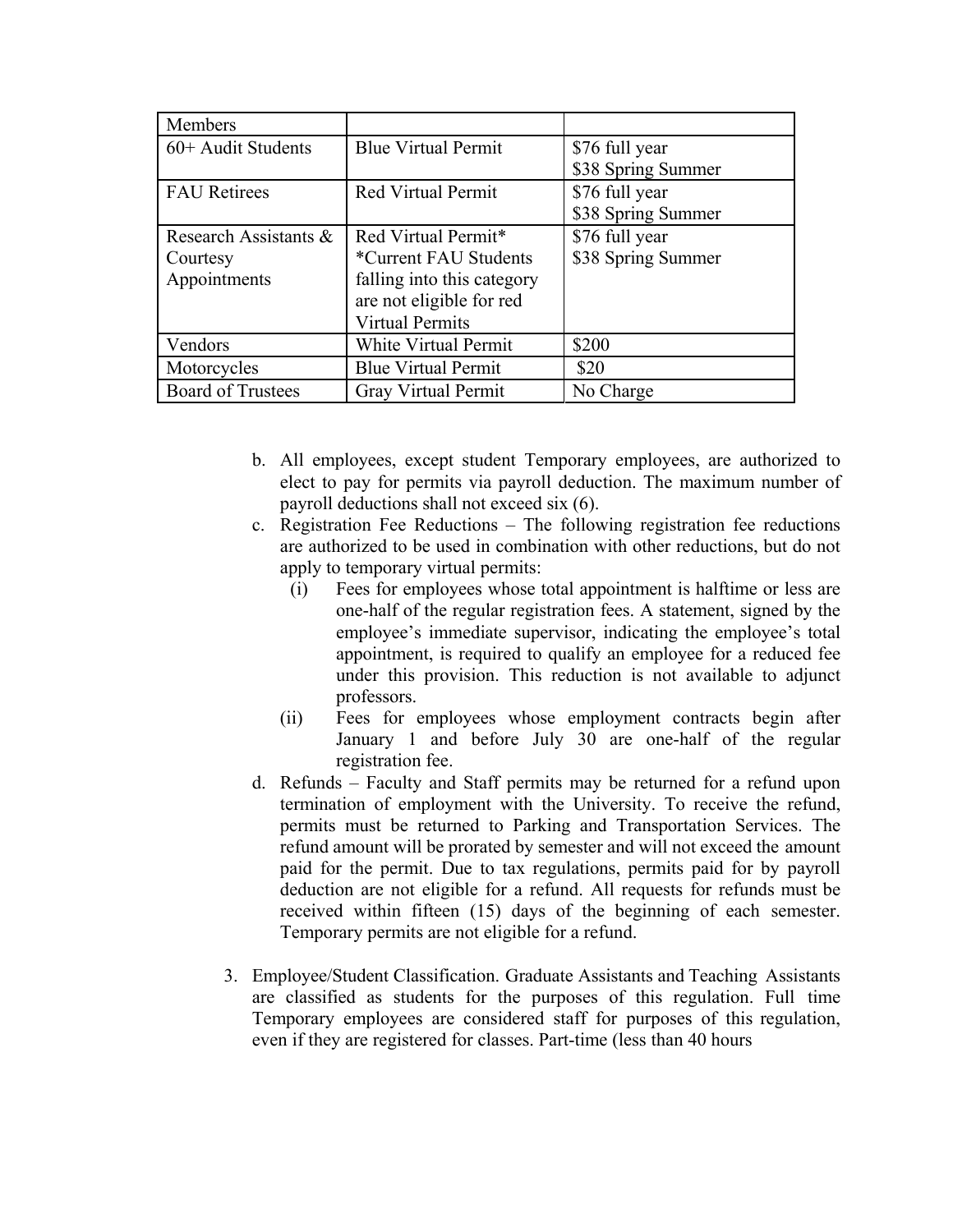per week) Temporary employees who are registered for classes are considered students for purposes of this regulation.

4. Continuing Education/Professional Studies. Continuing Education & Professional Studies students must display a valid virtual permit authorized by Parking and Transportation Services using the following fee schedule:

| <b>Class Duration</b> | <b>Classes Meeting</b>        | <b>Cost of Permit</b> |
|-----------------------|-------------------------------|-----------------------|
| 7 weeks or more       | More than once<br>per week    | \$76.90               |
| 7 weeks or more       | Once a week                   | \$30.00               |
| 4 to 6 weeks          | More than one<br>per week     | \$38.45               |
| Less than 4 weeks     | <b>Visitor Rates</b><br>Apply | $$5.00$ per day       |
|                       |                               | $$15.00$ per week     |
|                       |                               | \$30.00 per month     |

- 5. Palm Beach State College South Campus students who reside in FAU apartments or residence halls must register all vehicles at the FAU Parking and Transportation Services Office and pay the appropriate registration fee. Holders of PBSC parking permits are authorized to park in Parking Garage One and non-metered spaces in Parking Lot 19.
- 6. Outside Contractors An outside contractor or an employee of an outside contractor working on an FAU campus, such as a cafeteria, bookstore, bank, copy services, mail center, health services or maintenance worker, is considered to be a staff employee for purposes of this regulation. However, if any such person is also a full-time registered student, the student category is applicable to such person.
- 7. Volunteers When requested by a department within the University, an any person who teaches without remuneration or any volunteer who provides services to the University will be issued appropriate virtual permits free of charge as long as appropriate documentation is provided to Parking and Transportation Services.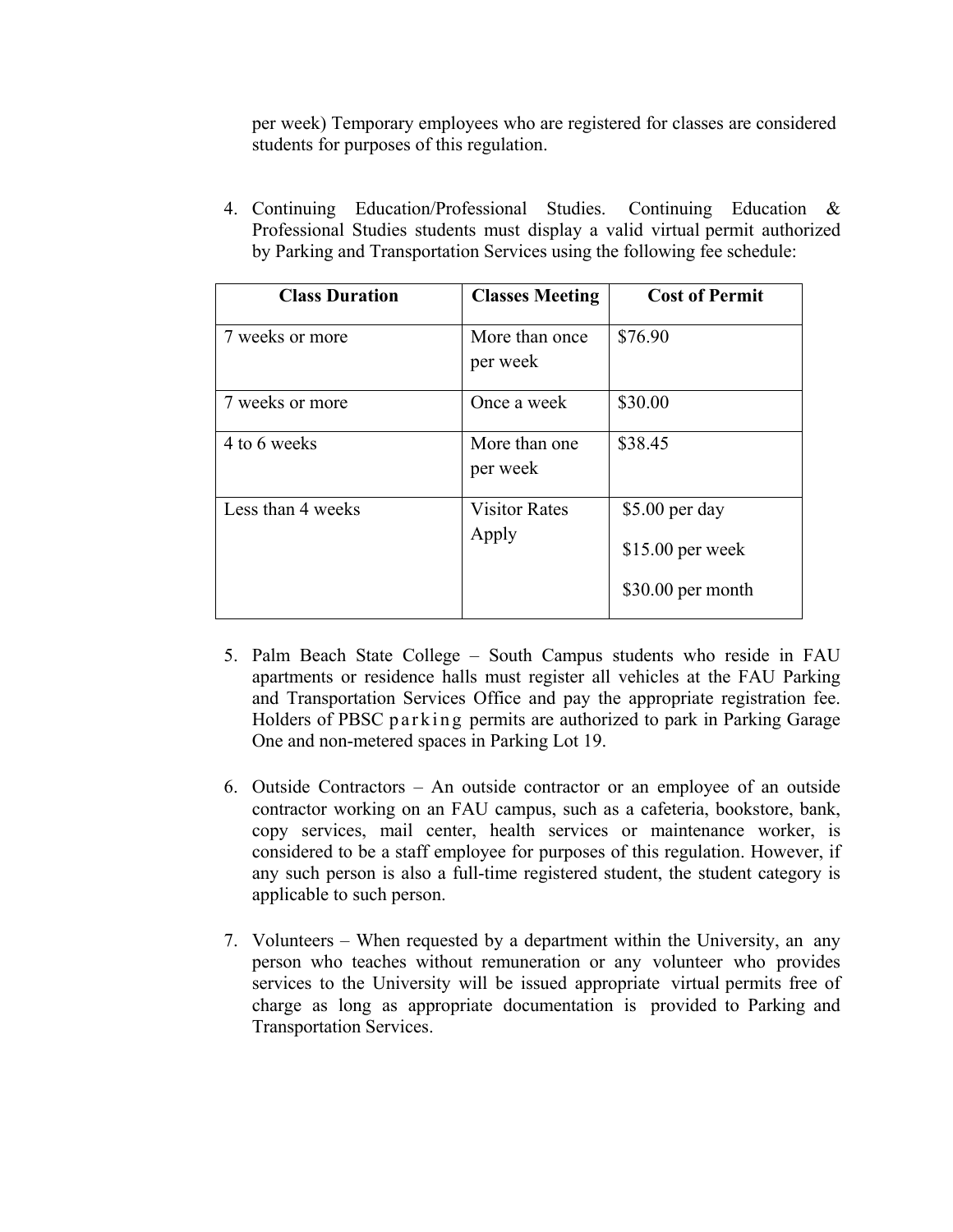- 8. Vendors, Service Persons A vendor or any other service person who frequently parks on campus must pay the appropriate registration fee and display a valid virtual permit.
- 9. Others Parking on FAU Campuses Others who park on FAU campuses may purchase a valid temporary virtual permit for a fee of \$5.00 a day, \$15.00 a week or \$30.00 a month.

## (4) VIRTUAL PERMITS.

- (a) Virtual Permits and Hangtags.
	- 1. A Virtual Permit is issued for use on a specific vehicle. A parking hangtag is for use in any vehicle which require card access or gate access.
	- 2. Hangtags may not be sold or reissued to another individual. Ownership of the hangtag remains with the University. Individuals are not allowed to transfer ownership.
	- 3. Placement
		- a. Hangtags must be displayed on the rearview mirror, or on the driver's side of the dashboard if the hangtag cannot be hung or a rearview mirror is not present.
		- b. A vehicle with a hangtag not displayed in accordance with this regulation will be cited and fined for improper display.
	- 4. The hangtag must be removed from the vehicle upon sale or other disposition of the vehicle or when the permit holder leaves the University upon graduation, termination of employment, or any other change in status that affects parking privileges and returned to Division of Traffic and Parking.
	- 5. Lost, misplaced, defaced or stolen hangtags must be reported immediately to the Parking and Transportation Services Office and replaced. The fee for a replacement hangtag is \$15.00. The \$15.00 fee may be waived if the hangtag is returned. A hangtag reported lost which is later found, must be returned to the Parking and Transportation Services Office. An individual using a hangtag that has been reported as missing, lost, or stolen will be referred to law enforcement authorities. If the individual is a student, he or she will also be referred to the Dean of Students for disciplinary action. If the individual is an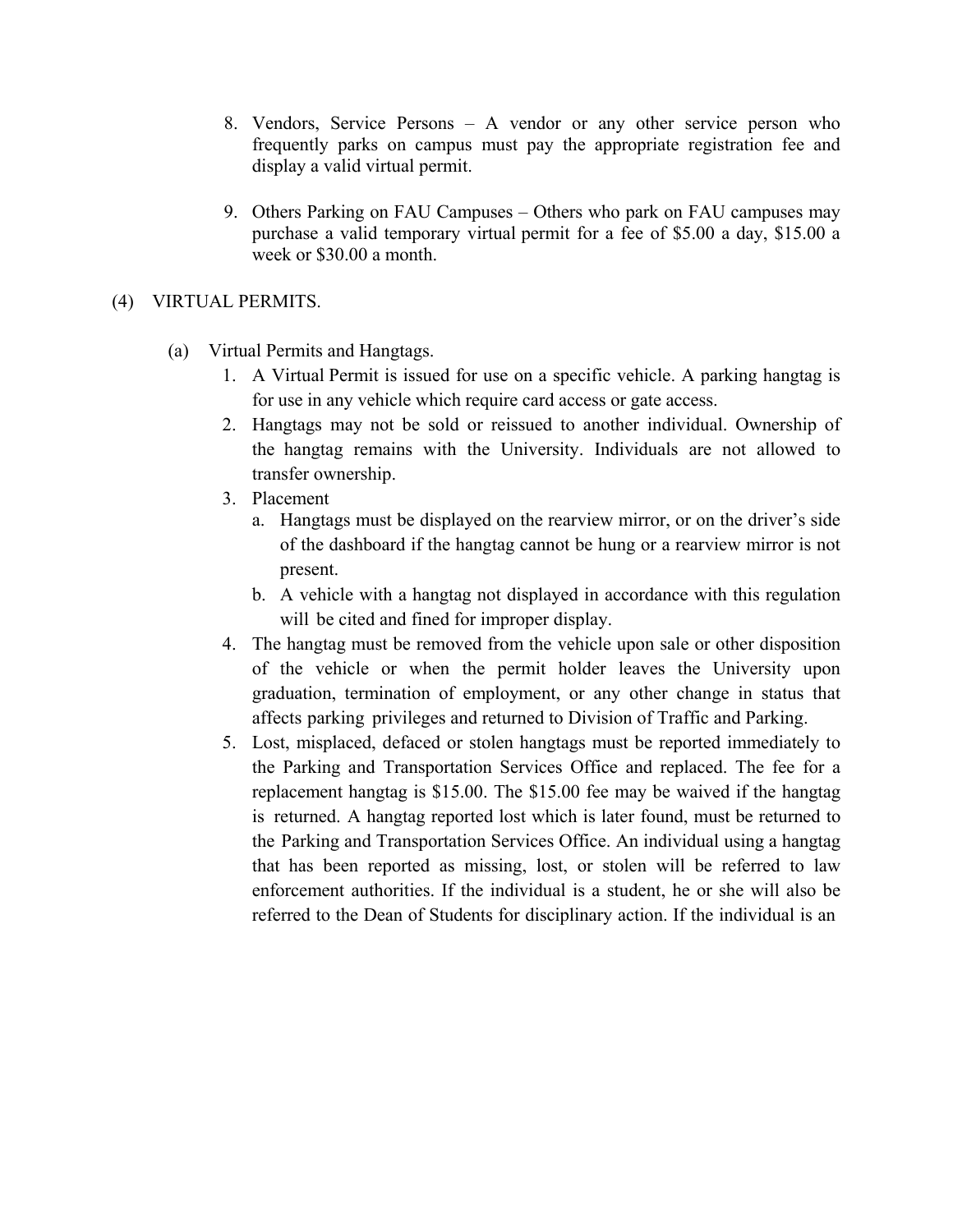employee, he or she will also be referred to the appropriate Vice President for disciplinary action. In addition, the individual will be subject to a fine and the vehicle to which the hangtag was displayed will be immobilized or towed and stored at the owner's expense.

- 6. Any individual who has any unpaid FAU Parking and Transportation Services citations will not be permitted to register his or her vehicle or receive a virtual permit until all outstanding fines are paid. However, an individual whose only citation(s) is pending appeal and where the appeal(s) is timely will be permitted to purchase a temporary virtual permit during the appeal process.
- 7. Reproducing or defacing a hangtag is prohibited. An individual using a hangtag that has been reproduced, altered or defaced will be referred to law enforcement authorities. If the individual is a student, he or she will also be referred to the Dean of Students for disciplinary action. If the individual is an employee, he or she will also be referred to the appropriate Vice President for disciplinary action. In addition, the individual will be subject to a fine and the vehicle to which the hangtag was issued will be immobilized or towed and stored at the owner's expense.
- (b) Temporary Virtual permits.
	- 1. Issuance. Temporary virtual permits will be issued by Parking and Transportation Services. Temporary virtual permits are available during regular business hours from the Parking and Transportation Services Office and online after regular business hours and on weekends. Temporary virtual permits are valid only for the dates purchased.

2. Purchase of Temporary Virtual Permits. Temporary virtual permits can be purchased on line or from the Parking and Transportation Services Office at the rate of \$5.00 per day, \$15.00 per week or \$30.00 per month (30 days). No virtual temporary permit will be issued for more than thirty  $(30)$  consecutive days except as provided in subparagraph  $(4)(b)(4)$ .

3. Construction Contractors. Construction contractors, working on University construction projects, which require a parking, permit for more than thirty (30) days, will only be issued a permit in excess of thirty (30) days if the need has been verified by the University Architect or designee.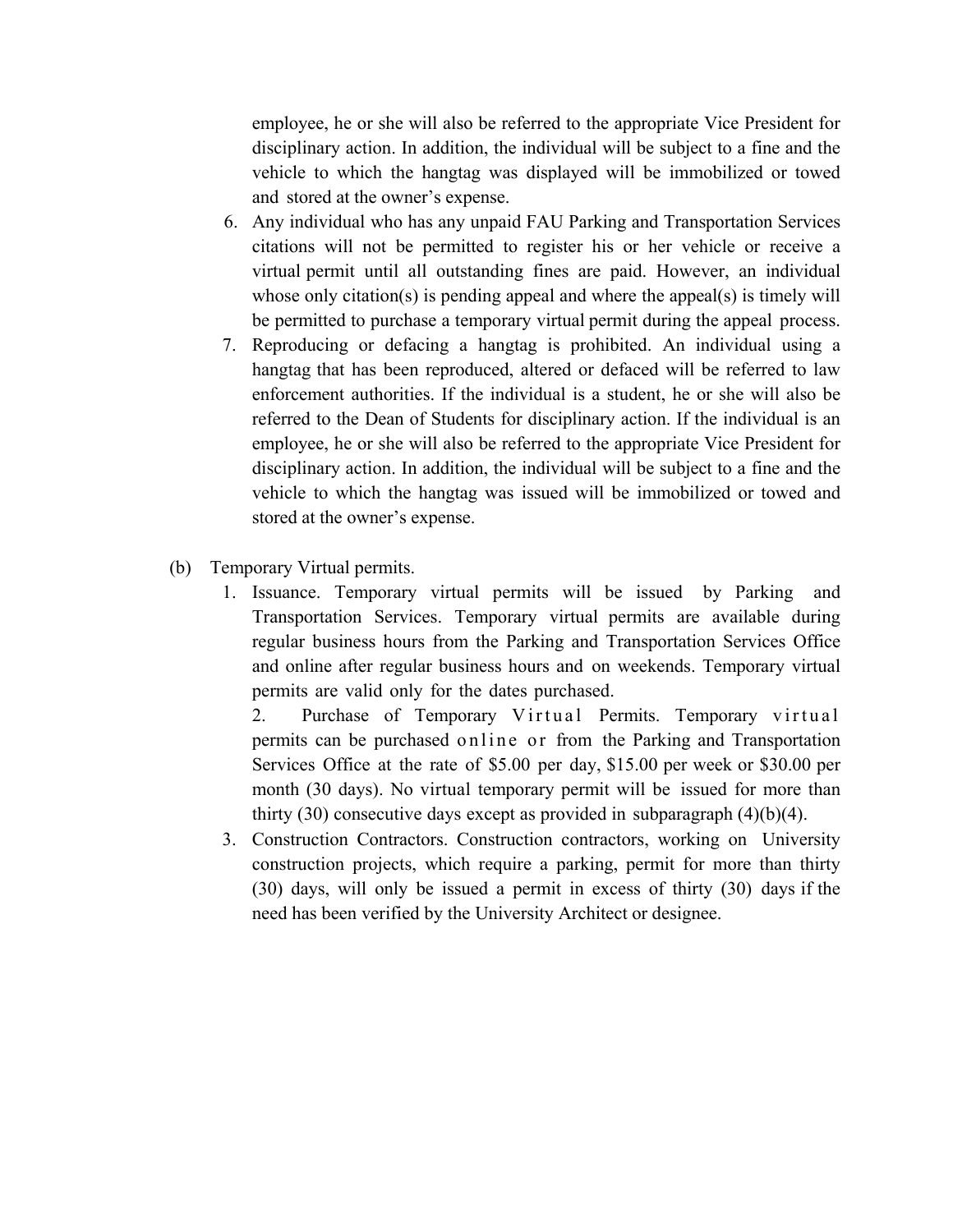- 4. Visitors. All visitors to the campus must obtain temporary virtual permits to park anywhere on campus other than at a meter or reserved spaces.
- 5. Improper Use. Improper use of a permit will result in revocation of the permit and parking privileges.
- (c) Permit Reciprocity.
	- 1. Palm Beach State College. Permits issued by Palm Beach State College are valid only in designated lots on the Boca Raton Campus. Palm Beach State College permits are not valid on any of the remaining FAU Campuses.
	- 2. Broward College. Permits issued by Broward College are valid only in designated lots on the Broward County Campuses (Davie and Downtown Ft. Lauderdale Campuses). Broward College permits are not valid on any of the remaining FAU Campuses.
	- 3. When a vehicle has both a FAU virtual permit and a permit from either Palm Beach State College or Broward College, the FAU virtual permit will take priority in determining where a vehicle is eligible to park.
- (d) Carpool and Low Emission Vehicle Permits. The University is a participant in the Carpooling and Low Emission Vehicle programs administered by South Florida Commuter Services.

Carpool spaces can be found throughout campus and are subject to the following provisions:

- 1. Registered carpools with a valid carpool permit can utilize the parking spaces. Carpools must consist of two or more faculty/staff members or registered FAU students who carpool to and from campus an average of two days a week. Students residing in on-campus housing are not eligible to participate in the program. Participants MUST also have a valid FAU virtual permit.
- 2. Carpools may use any available carpool parking spot in the lot designated by their FAU virtual permit (i.e. students may park in carpool parking spaces located in the student parking lots and faculty/staff may park in the carpool parking spaces located in the faculty/staff parking lots). Virtual permits are also transferrable between campuses. Registered carpools are eligible to use designated carpool parking spaces at the Boca Raton, Davie, and Fort Lauderdale campuses.
- 3. Carpool parking spaces only require a carpool parking permit between 7:00 AM and 7:00 PM. Other vehicles in compliance with FAU's parking regulations can be parked in these spaces before or after the times listed above.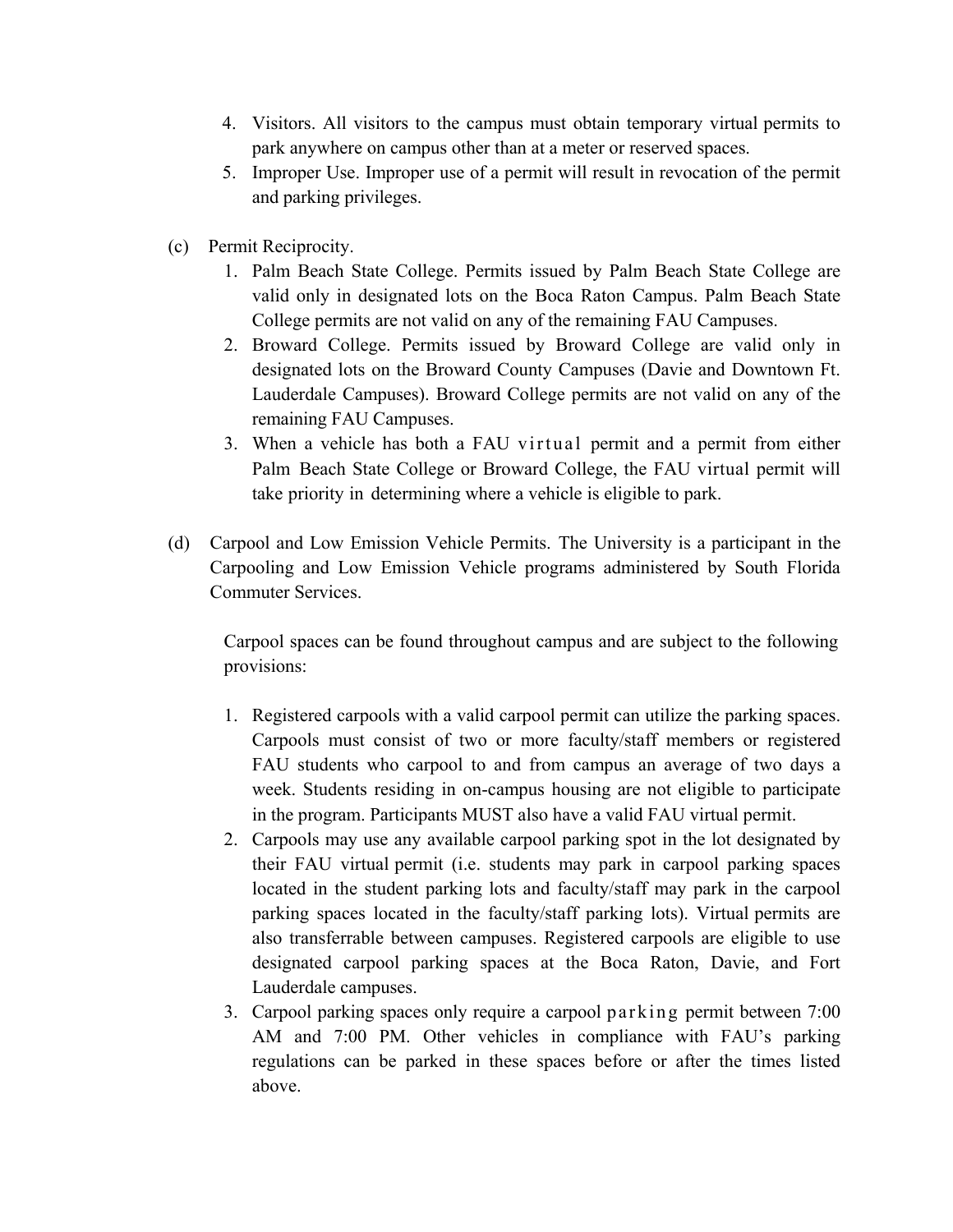- 4. A minimum of two registered carpool participants must be seen exiting a vehicle utilizing a carpool parking spot. If you are found parking in a designated carpool parking spot as a single commuter or with someone other than your registered carpool partner(s), you will be in violation of the program.
- 5. Permits will be valid for one semester. At the end of the semester you will receive a renewal notification from South Florida Commuter Services (SFCS) asking if you are interested in renewing or revising your registration. If you renew your carpool, a new updated permit will be provided to your carpool.
- 6. If you are a registered carpool permit holder found violating the program, your permit will be voided and you will not be eligible to participate in the program for at least one semester. Parking in a reserved space can lead to a citation. This includes utilizing the spaces without a valid carpool parking permit and/or FAU virtual permit.

Low Emission vehicle spaces can be found at various locations on campus and are subject to the following provisions:

- 1. LEV spaces are designated as reserved with approved signage.
- 2. Registered vehicles with a valid SFCS provided LEV parking decal and a valid FAU virtual permit can utilize the parking spaces.
- 3. Valid LEV's must meet the criteria designated by the Florida Department of Highway Safety and Motor Vehicle Inherently Low Emission Vehicle (ILEV) or Hybrid vehicles certified by the U.S. Environmental Protection Agency standards.

For further information in obtaining permits or administration of the program contact South Florida Commuter Services at www.1800234RIDE.com or call 1-800-234-RIDE for more information.

# (5) RULES FOR PARKING AND OPERATION OF VEHICLES ON CAMPUS.

- (a) Rules for Parking
	- 1. Parking
		- a. The registered owner or operator of a vehicle assumes all liability for parking on University property.
		- b. All vehicles without valid virtual permits must park at parking meters and pay the appropriate fees.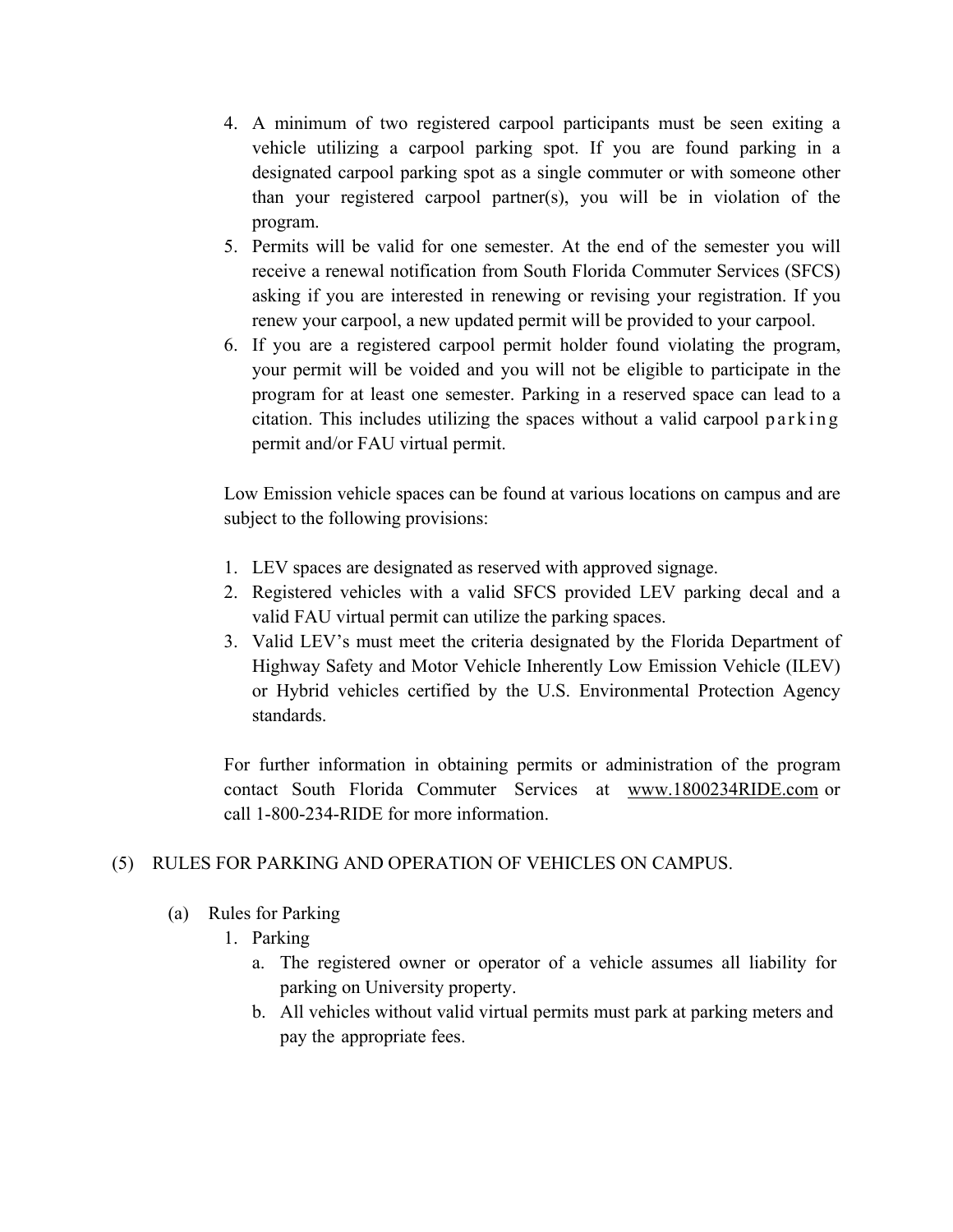- c. Parking at the University is regulated and controlled by designated virtual permits. Each vehicle owned or operated by a student or employee must have a valid virtual permit to park anywhere on campus.
- d. Vehicles must park in appropriately designated lots with valid virtual permits as follows:

| Permit Designation          | Permitted to Park                                                 |
|-----------------------------|-------------------------------------------------------------------|
| <b>Red Virtual Permit</b>   | Red Lot or Blue Lot                                               |
| Light Blue Virtual Permit   | Assigned Space, Red Lot or Blue Lot                               |
|                             | Blue Motorcycle Virtual Permit Designated Motorcycle Parking      |
| <b>Blue Virtual Permits</b> | <b>Blue Lot</b>                                                   |
| Blue Virtual Permits (LLS)  | <b>Blue Lots</b>                                                  |
| Green Virtual Permit        | Green Lot                                                         |
| Gray Virtual Permit         | Any Lot or Metered Space                                          |
| <b>Black Virtual Permit</b> | Jupiter Resident lots or Blue lots located on<br>any other campus |

- e. Between the hours of 6:00 a.m. and 6:00 p.m. all vehicles, except those covered in subparagraph  $(5)(a)(2)$ , must park in appropriate designated lots, unless posted otherwise. After 6:00 p.m. and before 6:00 a.m. on weekdays and anytime on weekends, vehicles with valid permits may park in any lot unless posted otherwise.
- f. The responsibility of finding a proper parking space rests with the vehicle operator. A VIRTUAL PERMIT DOES NOT GUARANTEE A PARKING SPACE; however, it does grant the privilege to park in the designated area when there is parking available. Inability to find a parking space is not a license to violate these regulations. Use of emergency flashers does not excuse parking in violation of these regulations.
- g. Parking violators will be issued a citation and subject to a fine as prescribed in these regulations as follows:
	- (i) Parking on grass, sidewalk, crosswalk, loading zone, fire lane, safety zone, street, traffic way, parking lot isle, unimproved land or any other "no parking" area is prohibited. Violators will be subject to a fine.
	- (ii) A parked vehicle failing to have a virtual permit will be subject to a fine. A vehicle must have a virtual permit issued prior to the infraction to be eligible for this violation code.
	- (iii) A vehicle that is parked in a lot designated for a virtual permit other than the type of the v i r t u a l permit issued to the vehicle will be subject to a fine.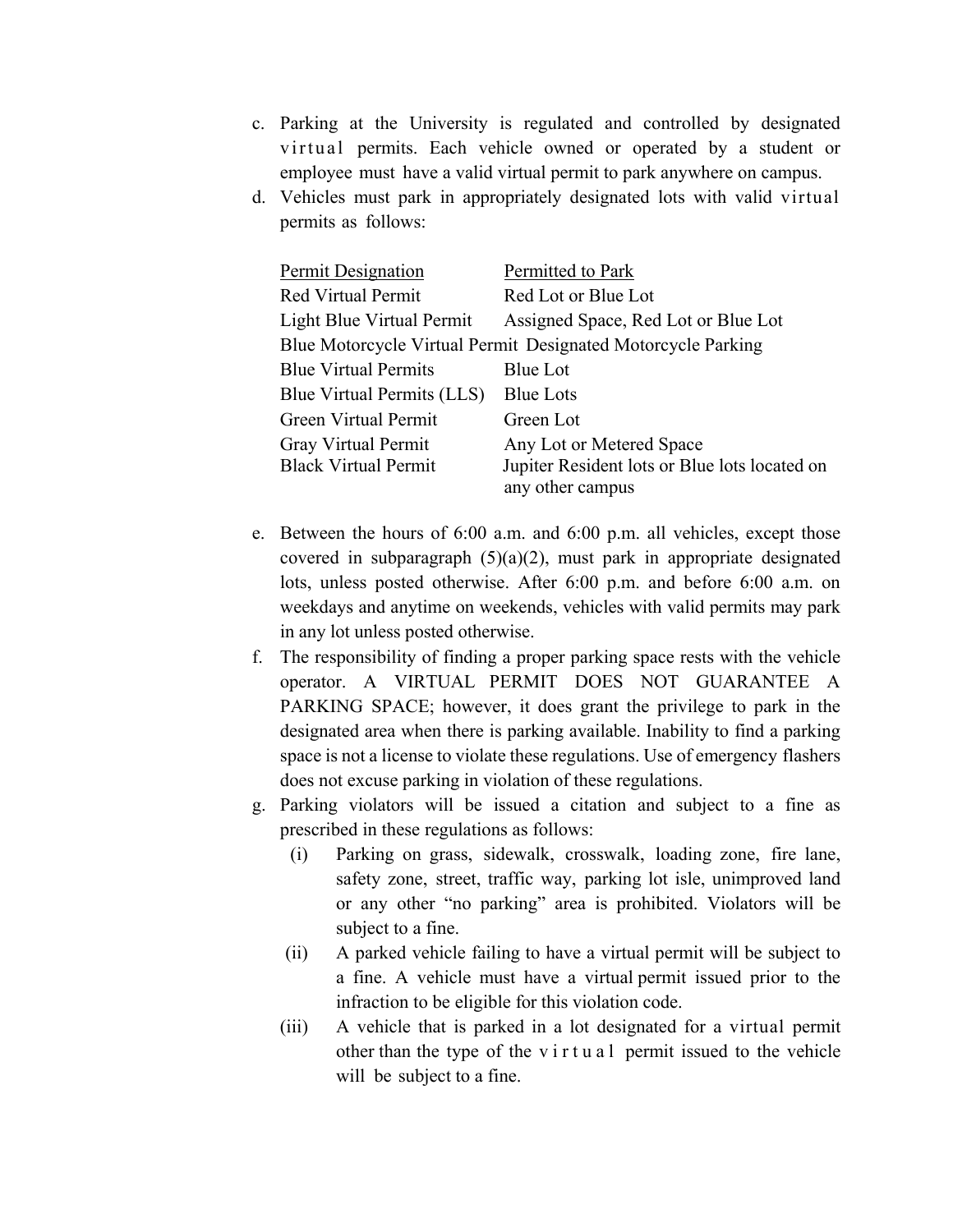- (iv) Overtime parking at a meter is subject to a fine per incident except as otherwise provided herein.
- (v) Vehicles with a valid FAU virtual permit are prohibited from parking at parking meters, paid or unpaid. Meters are reserved for visitors and trustees only. Any vehicle parked at a meter with a valid FAU virtual permit shall be subject to a fine.
- (vi) If a meter is malfunctioning, parking in that space is prohibited. Violators will be subject to a fine.
- (vii) Overnight parking on campus for the purpose of sleeping in a vehicle or using it as living accommodations is prohibited. Violators will be subject to a fine.
- (viii) Motorcycles must be parked in areas designated for motorcycle parking. Bicycles must park in bike racks only. Violators will be subject to a fine.
- (ix) Repairing any vehicle on campus is prohibited except in an emergency. The emergency must be reported to the Department of Parking & Transportation prior to the repair being made.
- (x) Parking of a trailer, boat, camper, large van, airplane or commercial truck (except construction vehicles with FAU permits) is prohibited. Over-sized and/or recreational vehicles shall be allowed to park in approved areas on campus between 5:00 p.m. Friday and 12:00 p.m. Sunday, on weeks when there is a football game on Saturday.
- (xi) Vehicles may not be abandoned on campus. The registered owner of an abandoned vehicle will be notified in writing that his or her vehicle has been deemed abandoned by Parking and Transportation Services. An abandoned vehicle not removed within three (3) days of the date of the notification shall be towed and stored at the owner's expense. If the registered owner can not be identified or the vehicle poses a hazard the vehicle will be immediately removed. Vehicles being utilized by subjects who have been removed from campus due to an official university action must be removed within 24 hours or will be removed at the owner's expense.
- (xii) Any parked vehicle creating a hazard, a nuisance or an impediment to traffic flow shall be subject to a fine and will be towed and stored at the owner's expense.
- (xiii) All vehicles must be parked in one marked space only or will be subject to a fine. Painted lines or concrete bumpers identify a parking space. The absence of "No Parking" signs or curb markings does not mean that parking is allowed. Parking is permitted only within marked spaces.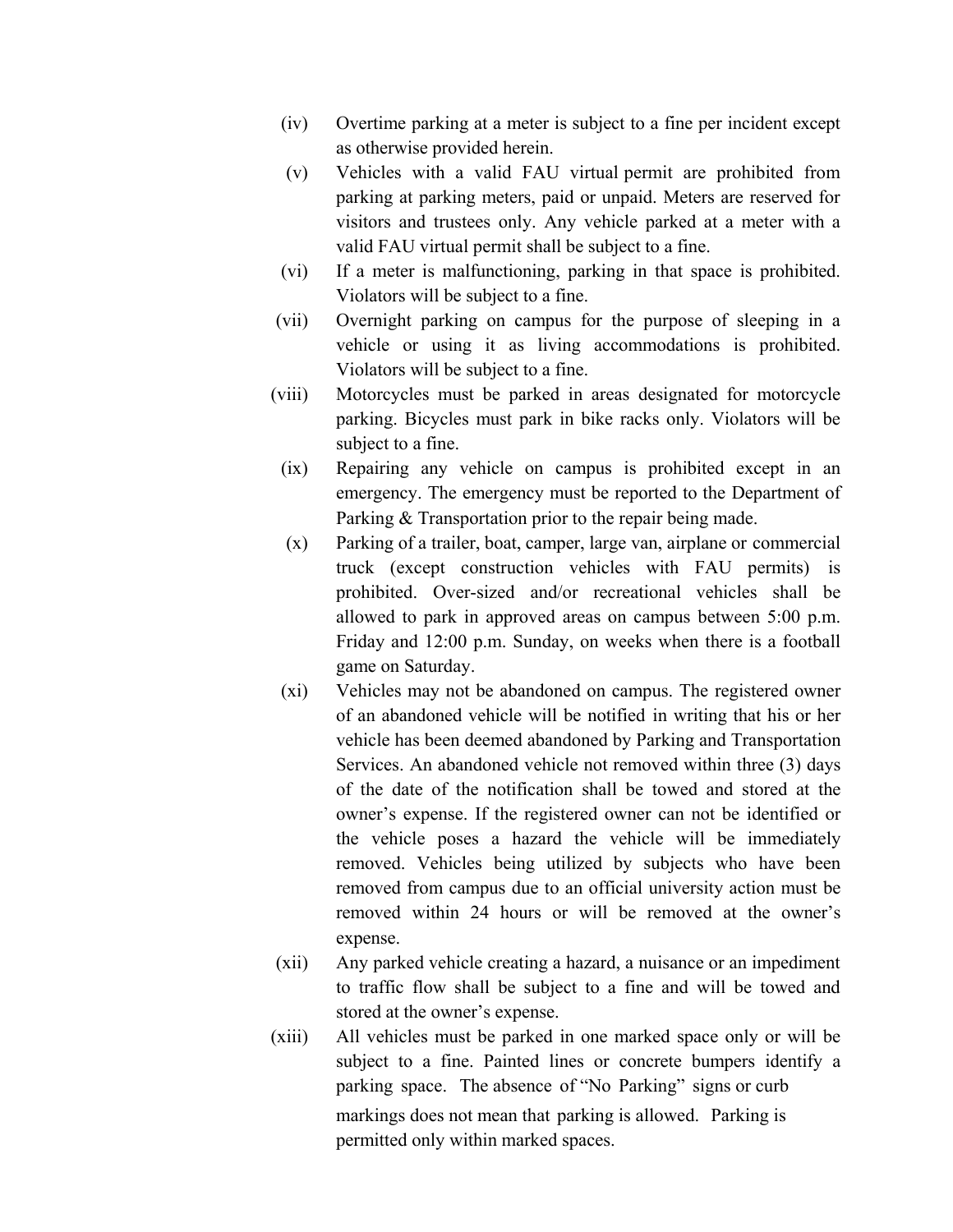- (xiv) Removal, alteration, or changing any traffic control device, sign, barricade, or traffic cone is prohibited. Additionally, driving around barricades, traffic cones in the roadway, or entering parking lots that are closed by Parking and Transportation Services or the University Police is prohibited. Violators will be subject to a fine and/or traffic citation.
- (xv) Vehicles must be parked "nose in" in all parking spaces. Backing into a space is prohibited and violators will be subject to a fine. State and emergency vehicles are exempt from this regulation.
- (xvi) Vehicles parked on any FAU campus must either display a virtual permit or park at and pay a parking meter. Violators will be subject to a fine.
- h. When a parking sign conflicts with the parking map or information on this Web site, the sign will always supersede.
- 2. Disabled Accessible Parking
	- a. Any student or employee with a virtual permit who properly displays a valid state disabled parking permit, placard or license plate that is registered to the student or employee using the vehicle, may park in any disabled accessible parking space. Such individuals may park in any parking space in any lot except in assigned spaces, service vehicle spaces, or in card access or controlled access lots. Such individuals may also park free in metered spaces for up to four (4) hours.
	- b. Any vehicle parked in a disabled accessible parking space without a valid disabled parking permit, placard or license plate shall be subject to a fine and may be towed and stored at the owner's expense.
	- c. Vehicles in possession of, but failing to display a valid disabled parking permit or placard shall be subject to a fine. Vehicles fined for parking in a disabled accessible parking space without a valid permit may submit proof of a valid disabled permit or placard to the Parking and Transportation Services Office within fourteen (14) calendar days of the date of the citation for reclassification of violation.
	- d. No vehicles may park in a disabled accessible aisle, even those displaying a valid disabled parking permit, placard or license plate. Vehicles parked in a disabled accessible access aisle will be subject to a fine and may be towed and stored at the owner's expense.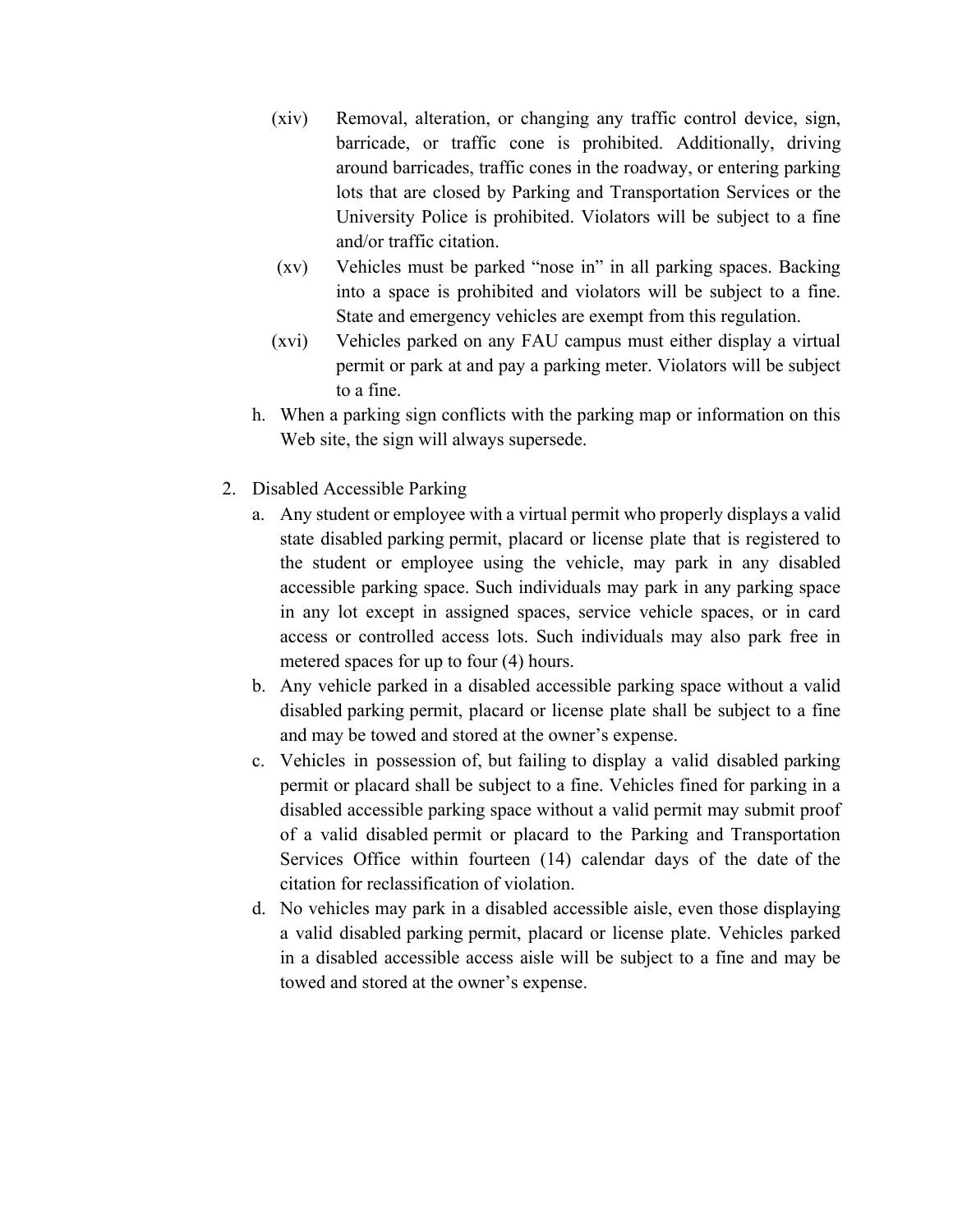- e. The owner or operator of any vehicle found displaying a disabled parking permit, placard or license plate not registered to the individual using the vehicle and parked in a disabled accessible parking space will be subject to a fine and may be towed and stored at the owner's expense.
- 3. Garage Parking
	- a. A current FAU virtual permit is required to park in the garage.
	- b. All vehicles must adhere to posted signage.
	- c. Event visitors may park in the garage at the rates established for the event, which shall not exceed \$25.00.
- 4. Metered Parking
	- a. Unless otherwise posted, parking meters are in effect 24 hours a day, seven days a week.
	- b. The maximum hourly fee shall not exceed \$3.00.
	- c. Virtual permit holders are not permitted to park at meters at any time.
	- d. If a meter is malfunctioning, parking in that space is prohibited and may result in a citation.
- (b) Rules for Operation of Vehicles and Golf Carts on Campus.
	- 1. All vehicle operators must comply with all State of Florida traffic laws and comply with ordinances of adjacent municipalities which are not inconsistent with this regulation.
	- 2. The maximum speed limit on any street on all FAU campuses is twenty-five (25) miles per hour, unless otherwise posted.
	- 3. The maximum speed limit in parking lots is ten (10) miles per hour, unless otherwise posted.
	- 4. Pedestrians always have the right-of-way.
	- 5. All traffic signs must be fully obeyed. A vehicle must be brought to a complete stop before proceeding past any stop sign.
	- 6. Driving or operating any vehicle on campus is restricted to streets and drives designed for vehicular traffic.
	- 7. Only bicycles shall be operated on pathways specifically marked for bicycle use.
	- 8. Additional Golf Cart regulations can be found in FAU Policy 4.1.6

# (6) SPECIAL EVENT PARKING

Departments hosting special events which require the reservation of parking areas must coordinate the event though the Division of Parking and Transportation with a minimum notification of 10 business days and pay the appropriate reserve setup/ break down and attendant fees.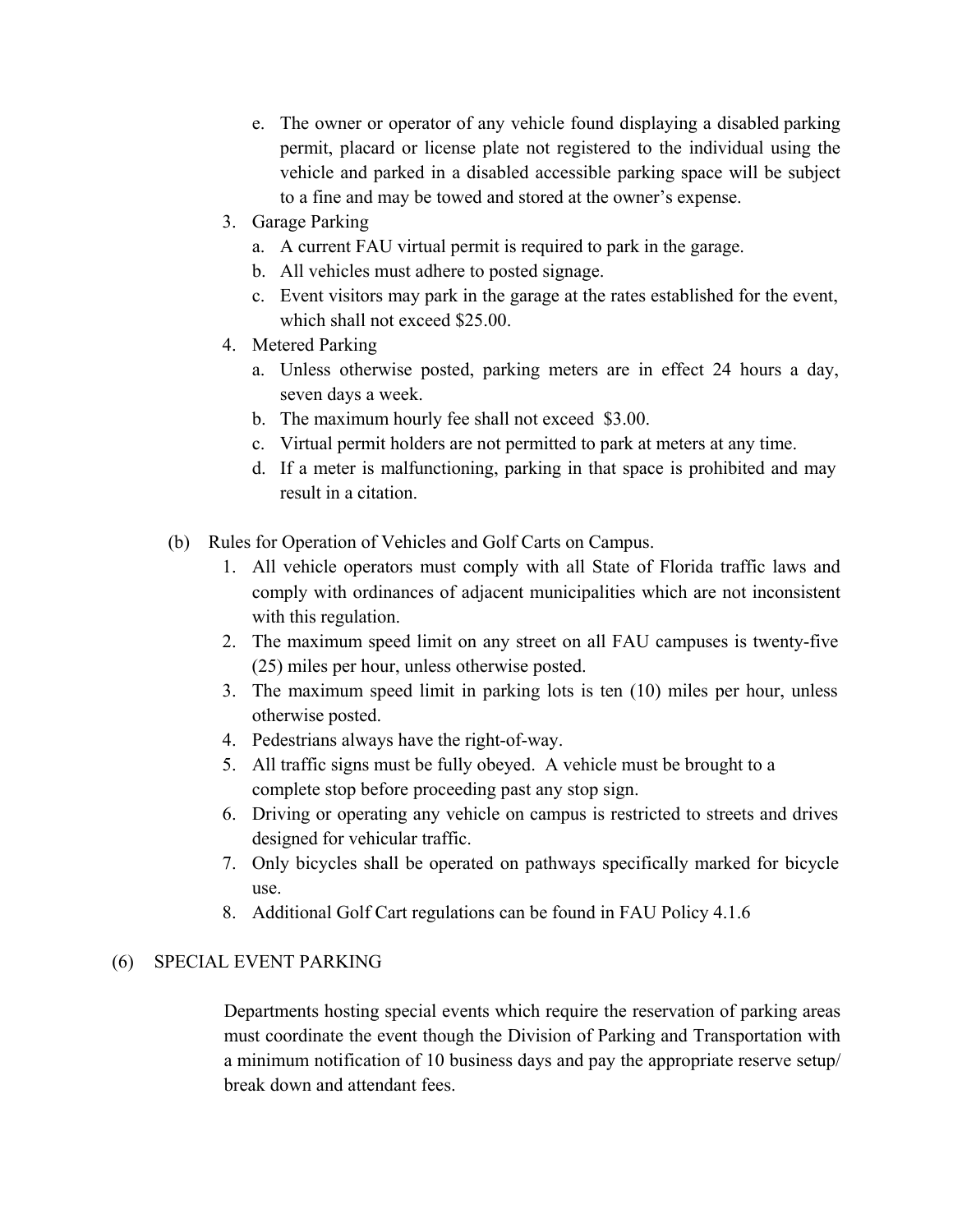- a. During special events, certain parking areas may be altered or restricted for event parking.
- b. Operators of motor vehicles may have to pay a fee to park in these lots or parking may be pre-paid by the event organizer.
- c. On days of home football games, FAU virtual permits are not valid on the Boca Raton campus. Operators of motor vehicles parking on campus may be charged an additional fee to park on campus.

## (7) FINES, PENALTIES AND RELATED FEES.

- (a) Policy.
	- 1. Any person in violation of a State of Florida traffic law shall be subject to the applicable state fines.
	- 2. An individual charged with an infraction must either pay the prescribed fee or appeal the citation within fourteen (14) calendar days of issuance of the citation. If payment of the fine is not received in the Parking and Transportation Services Office within fourteen (14) days shall be subject to a late fee.
	- 3. Any student with an unpaid parking or other citation will not be permitted to register for classes nor receive a transcript of academic achievement, grades or a diploma until all fines and fees are paid in full.
- (b) Fines and Fees.
	- 1. Schedule.

| <b>Violation</b>                 | <b>Fines</b> |
|----------------------------------|--------------|
| No permit or expired permit      | \$25         |
| Improper display of permit       | \$25         |
| Parking out of assigned area     | \$25         |
| Parking in reserved space        | \$50         |
| Parking in service vehicle space | \$35         |
| Overtime Meter                   | \$25         |
| Parking at meter with a permit   | \$25         |
| Parking at malfunctioning meter  | \$25         |
| Backed into parking space        | \$25         |
| <b>Hazardous Parking</b>         | \$25         |
| Parking in disabled access aisle |              |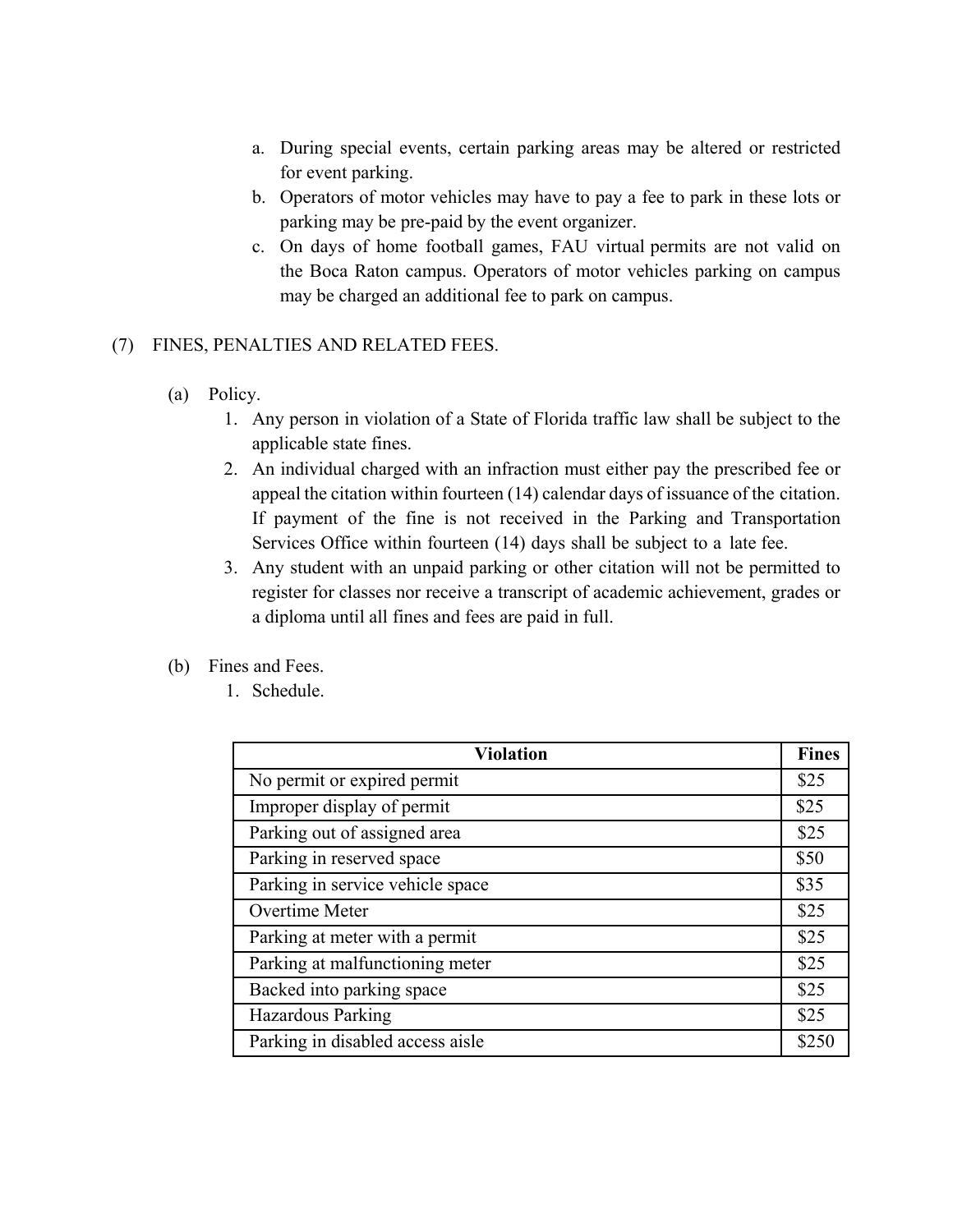| Parking in disabled accessible space without valid permit           | \$250 |
|---------------------------------------------------------------------|-------|
| Failure to display valid disabled permit registered to vehicle user | \$25  |
|                                                                     |       |
| Defaced hangtag                                                     | \$100 |
| Use of stolen/missing/lost hangtag                                  | \$100 |
| Replacement hangtag                                                 | \$15  |
| Administrative Fees (refund)                                        | \$25  |
| Administrative collection fees                                      | \$25  |
| Inappropriate parking of motorcycle or bicycle                      | \$25  |
| All other violations (except otherwise noted in this regulation)    | \$25  |
| Late Fees                                                           | \$25  |
| Overnight parking in the Garage                                     | \$25  |
| Tow Fee                                                             | \$75  |
| <b>Boot Fee</b>                                                     | \$85  |
| Parking over lines or double parked                                 | \$25  |
| Parking on grass/sidewalk/crosswalk                                 | \$25  |
| Parking in wrong direction                                          | \$25  |
| Parking in fire lane                                                | \$50  |

## 2. Information.

- a. If a vehicle accumulates three (3) unpaid parking violations or on the issuance of a fourth citation, regardless of type, the vehicle may be immobilized or towed and stored at the owner's expense.
- b. All towing and storage authorized under this regulation will be done at the registered owner or operator's expense. Charges for towing or storage may vary according to type of vehicle, type of equipment needed and costs charged by towing or storage companies. Immobilized, towed or stored vehicles will be released when all unpaid fines and fees have been paid to the University.
- c. Payment of fines and fees shall be made by cash, check, money order or credit card.

### (8) TRAFFIC COMMITTEES AND PARKING VIOLATIONS APPEAL BOARD.

(a) The Parking Violations Appeal Board, referred to as the "Board" for purposes of this regulation, is established by the President of the University to serve as an advisory group to Parking and Transportation Services. The Board is composed of seven (7) members: two (2) Faculty, three (3) Staff members from the University community, two (2) students and two (2) alternates. The Director of the University Police Department or designee will act as advisor to the Board. The Board must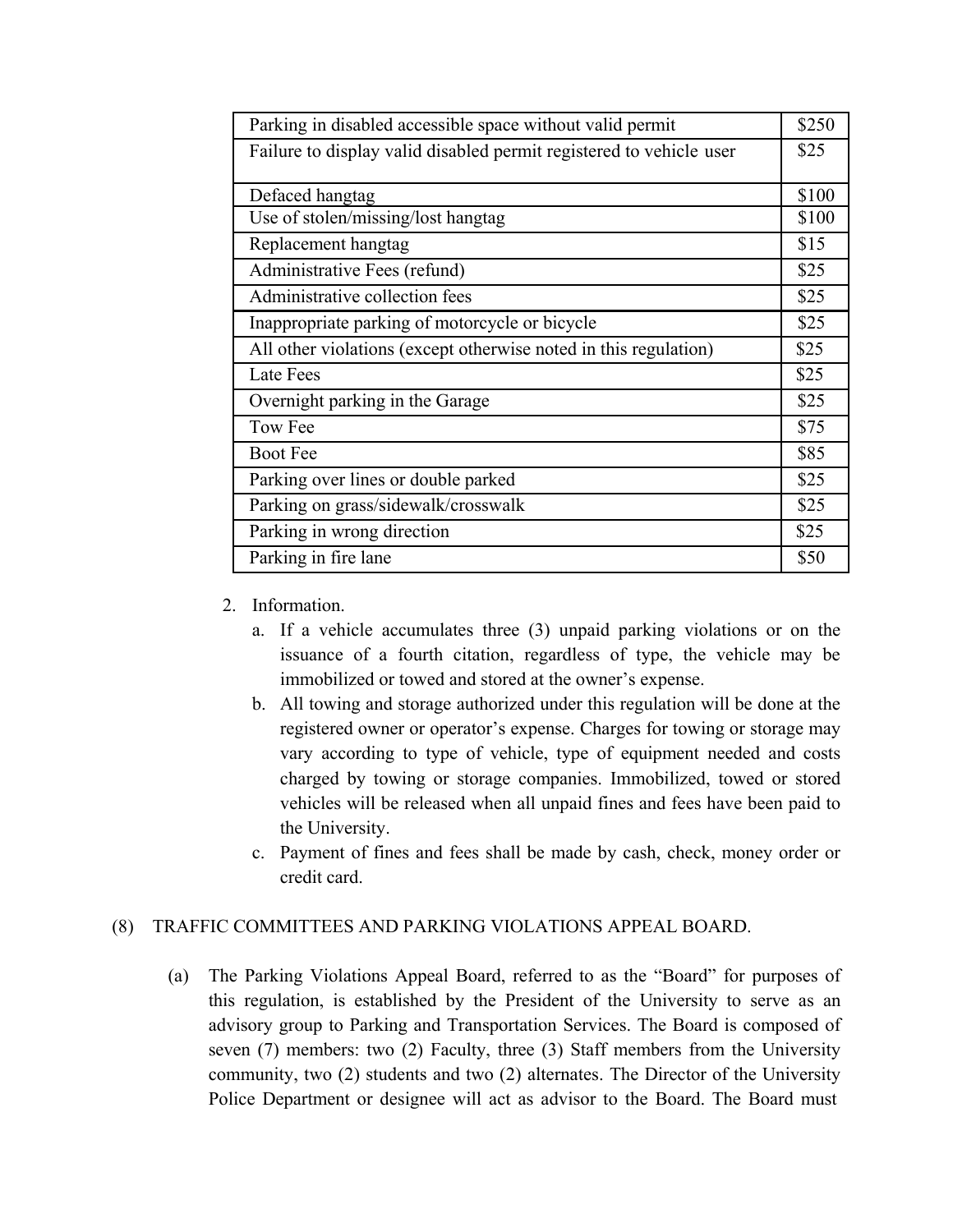establish a quorum to hear appeals. A quorum shall be defined as a minimum of five (5) members of the Parking Violations Appeal Board.

- (b) The Parking Violations Review Committee, referred to as the "Committee" for purposes for this regulation, is composed of the Assistant Director of Parking and Transportation Services, the Operations Manager of Parking and Transportation Services and the Chief of Police or designee, who sit as an appellate body. The Committee will meet as often as necessary to discharge its duties. A majority of voting members present will be required to render decisions and take action.
- (c) The Director of Parking and Transportation Services, the Parking Violations Review Committee and the Parking Violations Appeal Board are designated as University Traffic Authorities to hear violations of parking regulations. In carrying out its duties, either University Traffic Authority may sustain or dismiss charges and, in its discretion, impose appropriate penalties and fees but it may not contradict the prevailing parking regulations.

### (9) APPEALING A CITATION.

- (a) First appeals are completed online through an interactive form after the individual has logged into their Parking and Transportation Services account. This appeal must be submitted within fourteen (14) calendar days of issuance of the citation. Lack of knowledge of Parking and Transportation Services rules is not an acceptable basis on which to appeal a citation. The Director of Parking and Transportation Services or designee will review the documentation submitted and make a determination on the appeal within fifteen (15) days. The individual will be notified in writing of the Director's decision. If the citation is sustained, the fine must be paid within fourteen (14) days of the date of the Director's decisions, unless a final appeal is timely filed.
- (b) A final appeal of the citation may be made by requesting a hearing before the Parking Violations Appeal Board. This final appeal of a citation is submitted through an interactive online form after the individual has logged into their Parking and Transportation Services account. This appeal must be submitted within fourteen (14) calendar days of the Director's decision. The documentation that was reviewed by the Director will be forwarded to the Board, however the Board will make a new determination of the case. The individual appealing the citation may indicate on the form an intention to be present at the Hearing. The individual will be notified of the date, time, and location of the hearing and may present evidence. The individual will be notified in writing of the decision of the Board. If the citation is sustained, the fine must be paid within fourteen (14) calendar days of the Board's decision. The Board is the final appeal authority; no further appeals are permitted.